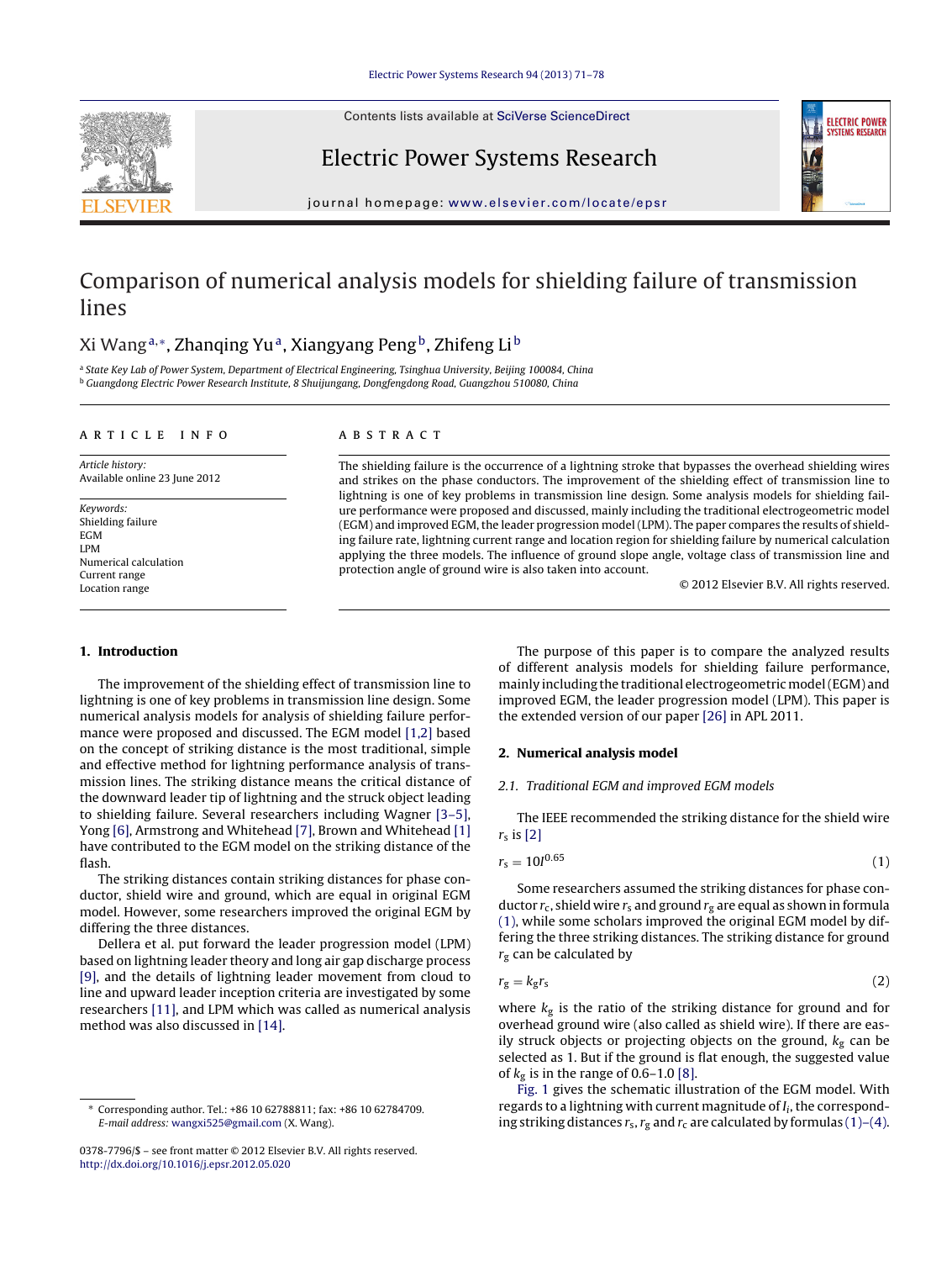<span id="page-1-0"></span>

**Fig. 1.** The schematic diagram for analysis of shielding failure in EGM model.

The arcs  $B_iC_i$  and  $C_iD_i$  are circled with center of s and c and radius of  $r_s$  and  $r_c$  respectively, and  $C_i$  is the intersecting point of the two arcs. Drawing a straight line  $D_i E_i$  paralleling to the ground with a distance of  $r_g$ , and the intersecting point is  $D_i$ . The curve o $C_m$  formed by points  $C_i$  and curve  $AD_iC_m$  formed by points  $D_i$  divide the whole space into three regions, where the inner area in shadow in Fig. 1 is the region for occurrence of lighting shielding failure, that is, the area for lightning striking phase conductors.

Due to results for high voltage transmission lines are less accurate [\[10\]](#page--1-0) applying EGM model, improved EGM models were proposed [\[12,13\].](#page--1-0) Many scholars had proposed modified formulas of striking distance to consider the influence of the operation voltage and the height of transmission tower. IEEE recommended the value of  $k<sub>g</sub>$  or  $r<sub>g</sub>$  [\[9\]](#page--1-0) shown in formula (3), and the suggested value of  $r_c$  considering the operating voltage is given in formula (4).

$$
r_{\rm g} = \begin{cases} [3.6 + 1.7 \ln(43 - h_{\rm c})] l^{0.65}, & h_{\rm c} < 40 \,\rm m \\ 5.5 l^{0.65}, & h_{\rm c} \ge 40 \,\rm m \end{cases} \tag{3}
$$

$$
r_{\rm c} = 1.63(5.015I^{0.578} - 0.001U_{\rm ph})^{1.125} \tag{4}
$$

#### 2.2. LPM model

In LPM model, the downward leader of lightning is usually assumed as a line segment filled with charge. The electric field around the grounded object, which is induced by progression of the downward leader, is calculated by the charge simulation method (CSM). When the induced electric field or induced voltage on the object exceeds a critical value, an upward leader is initiated from the surface of the object. The upward leader approaches toward the head tip of the downward leader. When the gap between two leader tips is completed, a final jump takes place, and the lightning channel is bridged and connected.

The charge within the cloud is denoted as  $Q_{cloud}$ . The charge distribution in the cloud is extremely complex and the influence of the cloud charge on the space electric field becomes less when the downward leader gradually approaches the ground, for simplicity, the cloud charge is usually replaced by a round plate or sphere filled with charge with homogeneous distribution. This paper adopts a two-polar point charge structure shown in Fig. 2 to simulate the cloud charge, and not considering the horizontal discharge within the cloud.



Two-polar Charge Structure



The LPM model adopted in this paper assumes the leader charge has a homogeneous distribution, and the relationship [\[28\]](#page--1-0) of the leader charge density q versus lightning return stroke current I is:

$$
q = 3.3 \times 10^{-6} \sqrt{I^2 + 500I} \tag{5}
$$

#### 2.2.1. Upward leader criterion

In our analysis model, we supposed the lightning would strike an object if there is an upward-directed leader from the surface of this object. There are three criteria to judge if an upward leader generates from the target.

- a. Three gap  $X$ , gap  $Y$  and gap  $Z$  with a constant length  $L$  are assumed for ground, phase conductor and ground wire, respectively, as shown in Fig. 3. If the potential difference of any gap exceeds the air's critical breakdown voltage of the gap, an upward leader will incept from the corresponding target [\[16\].](#page--1-0)
- b. When the average electrical field intensity between the tip of downward leader and the target exceeds air critical breakdown electrical field intensity, upward leader will incept from the corresponding target.
- c. For horizontal conductor, a formula to estimate the induced voltage essential for continuous positive leader inception was proposed by Rizk [\[13\]](#page--1-0) as shown in formula [\(6\).](#page--1-0)



**Fig. 3.** Model to analyze the upward leader.